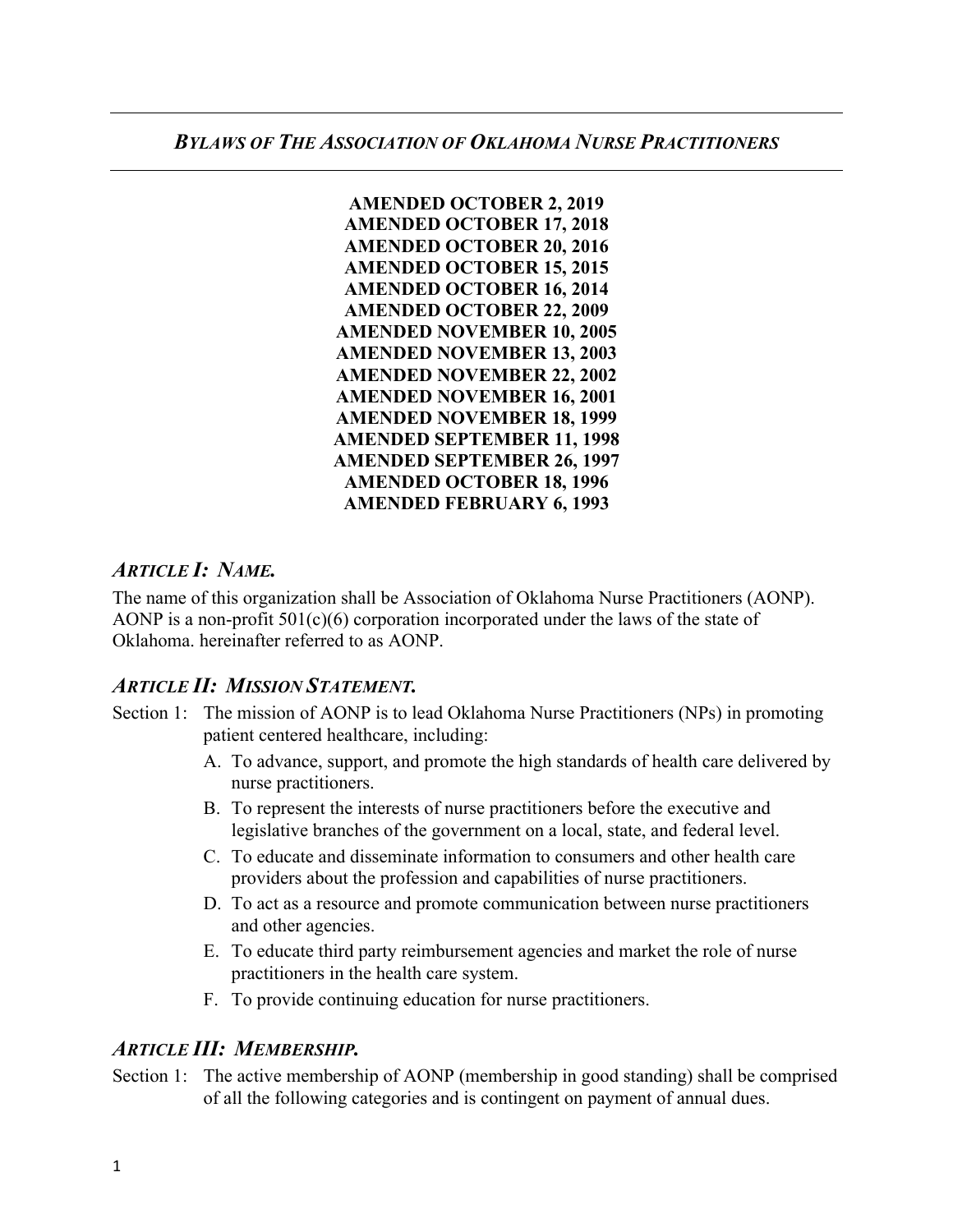#### Section 2: Voting Members.

- A. Regular membership shall be Nurse Practitioners who are recognized to practice in Oklahoma as Nurse Practitioners by the Oklahoma Board of Nursing. Any registered nurse recognized to practice as a Nurse Practitioner in another state who is employed by the United States Government or any bureau, division or agency thereof, who would otherwise be eligible for recognition by the Oklahoma Board of Nursing is eligible for regular membership with approval of the Executive Board. Regular members may vote, hold elected or appointed office and serve on committees.
- Section 3: Non-Voting Members.
	- A. Associate Membership shall be open to any person who is not an NP but is interested in fostering the mission of AONP. Associate members may have a voice and serve as committee members. They may not vote nor serve as officers of AONP.
	- B. Student membership shall be open to any registered nurse enrolled in an educational program preparing nurse practitioners or pending recognition to practice as a Nurse Practitioner in Oklahoma. Student members may have a voice, be appointed by the Executive Board to serve as members of ad hoc committees. They may not vote nor serve as officers of AONP.
	- C. Honorary Members shall be persons who have made outstanding contributions, which foster the purpose of AONP. The regular members shall elect them. They may not vote nor hold office, nor pay dues.
	- D. Sponsoring Membership shall be any individual, business, organization or group that wishes to support the purposes and goals of the organization. Sponsoring members may not vote nor hold office.
	- E. Inactive/Retired members shall be any NP who meets the definition of inactive/retired status as currently set forth by the Oklahoma Board of Nursing. They may not vote nor serve as officers of AONP.
- Section 4: Termination of Membership.
	- A. Any member who fails to pay dues shall be dropped from the membership rolls.
	- B. Members shall be subject to expulsion by a two-thirds vote of the Executive Board, at a regular or special meeting thereof, for violation of confidentiality or of AONP bylaws and/or for conduct unbecoming a member or conduct prejudicial to the aims or repute of AONP, revocation of the member's license or registration as a registered nurse or advanced practice nurse, or conviction of a felony which indicates the member may be a danger to public health or safety. A two-week notice of the meeting and opportunity for a hearing at that meeting are afforded the member complained against.
	- C. An expelled member may apply via written request for reinstatement after one year following final action on the expulsion. The Executive Board is the final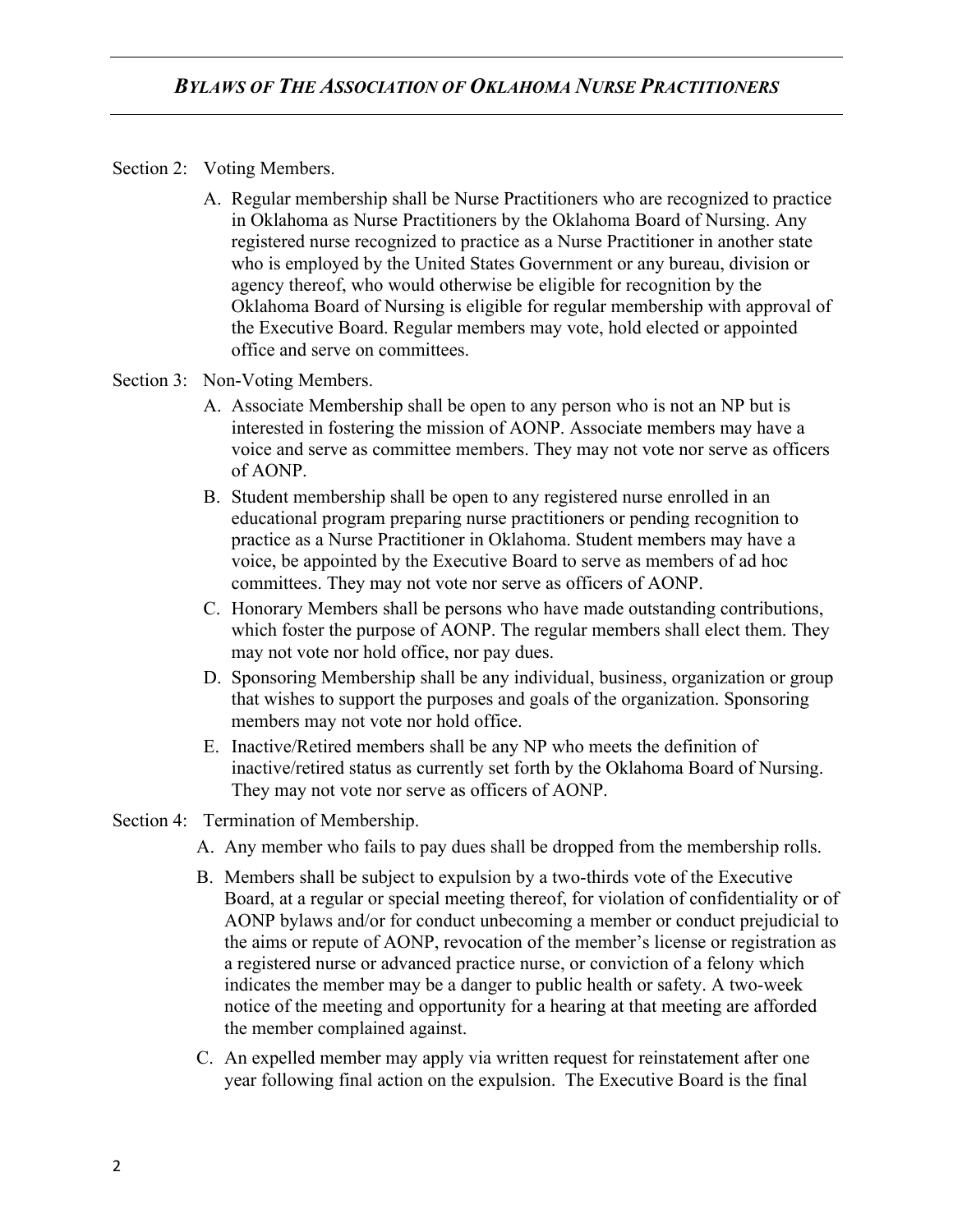authority and with a majority vote may accept application for reinstatement under such terms and conditions, as it may deem appropriate.

### *ARTICLE IV: ANNUAL DUES.*

- Section 1: The Executive Board with approval of the membership shall establish annual dues. The Executive Board shall review the dues structure annually and recommend changes as needed.
- Section 2: Membership dues must be paid annually to AONP. Members shall forfeit all membership rights if dues are not paid within 30 days following the end of the membership period. The membership year shall begin at the receipt of dues and end one year from the end of that month.
- Section 3: No monies shall be refunded or additional monies collected when a change in dues category is made within a membership year.

## *ARTICLE V: CENTRAL OFFICE*

- Section 1: Central Office. The Executive Board shall establish a central office for the Association at a location determined by the Board for the purpose of carrying on the business of the Association.
- Section 2: Office Management. The Executive Board may contract with, and/or employ personnel to provide management services deemed necessary by the Executive Board to carry out the business of the Association. The responsibilities and remuneration of said management personnel shall be delineated in a job description and/or contract as set forth by the Board.

### *ARTICLE VI: OFFICERS AND REGIONAL REPRESENTATIVES*

The elected officers of the AONP shall be: President, President-Elect, Immediate Past President, Secretary and Treasurer.

Non-elected officers shall be: the American Association of Nurse Practitioners (AANP) State Representative.

There shall be six (6) elected State Regional Representatives, one for each of the following regions of the state:

**Northwest:** Alfalfa, Beaver, Blaine, Cimarron, Custer, Dewey, Ellis, Garfield, Grant, Harper, Kingfisher, Logan, Major, Roger Mills, Texas, Woods, and Woodward counties.

**Northeast:** Adair, Cherokee, Craig, Creek, Delaware, Kay, Lincoln, Mayes, Muskogee, Noble, Nowata, Okmulgee, Osage, Ottawa, Pawnee, Payne, Rogers, Sequoyah, Wagoner, and Washington counties.

**Southwest:** Beckham, Caddo, Carter, Comanche, Cotton, Garvin, Grady, Greer, Harmon, Jackson, Jefferson, Kiowa, McClain, Love, Murray, Stephens, Tillman, and Washita counties.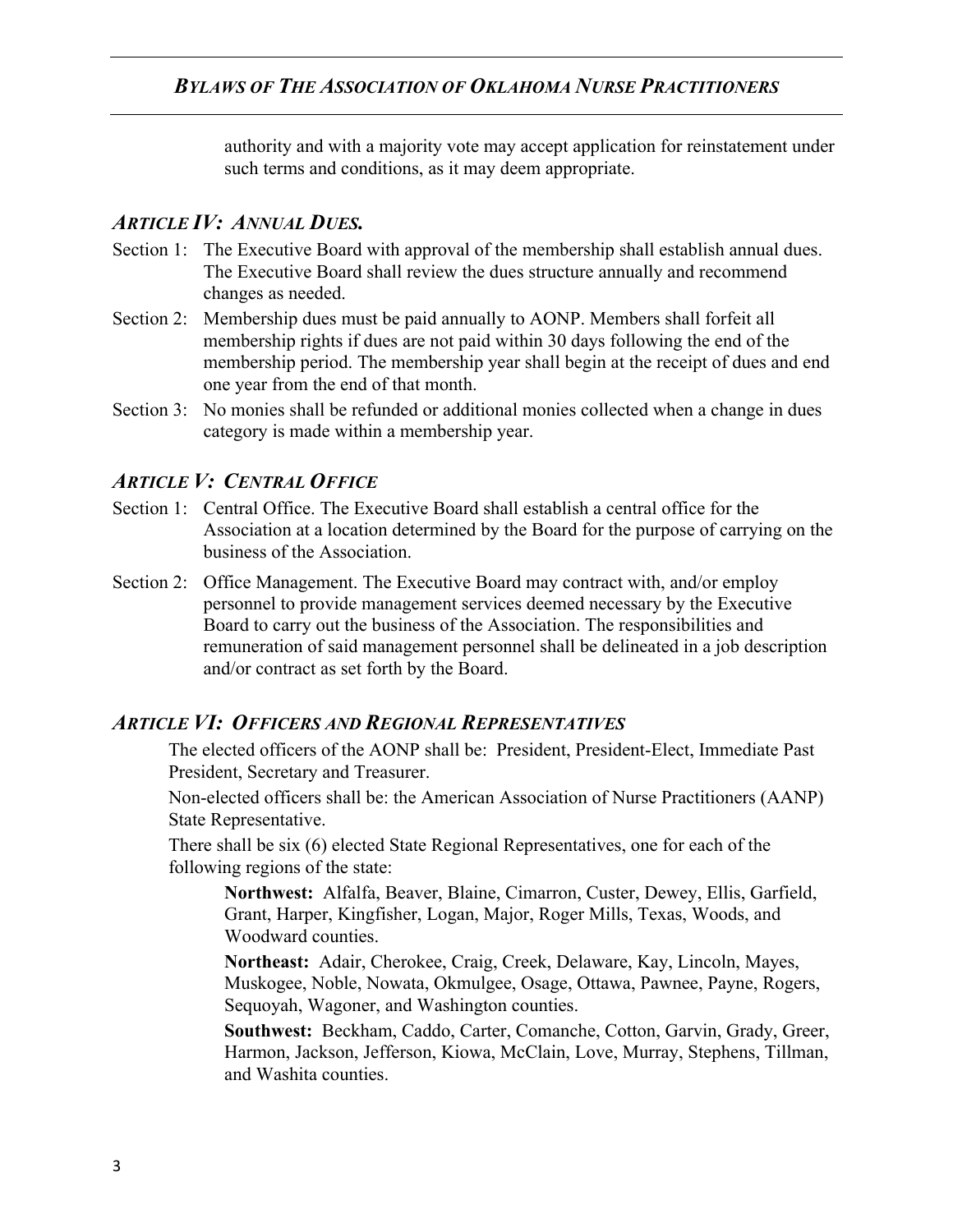**Southeast:** Atoka, Bryan, Choctaw, Coal, Haskell, Hughes, Johnston, Latimer, LeFlore, Marshall, McCurtain, McIntosh, Okfuskee, Pittsburg, Pontotoc, Pottawatomie, Pushmataha, and Seminole counties.

**Tulsa Metropolitan:** Tulsa County.

**Oklahoma City Metropolitan:** Canadian, Cleveland, and Oklahoma counties.

Section 1: Qualifications of Officers and State Regional Representatives.

Officers and State Regional Representatives must:

- A. Be regular members as defined in these bylaws, and
- B. Shall have been an active voting member in good standing for a period of at least one full year prior to the date of any election.
- C. Shall commit to the mission of AONP through the practice of professional communication and decorum in all settings.
- Section 2: Functions of Officers and State Regional Representatives.
	- A. The President shall be chairperson of the Executive Board, shall provide leadership for AONP, shall set the meeting agendas, and preside at meetings. The President shall serve as ex-officio member of all standing, ad-hoc, and special ad-hoc committees. The President or their designee shall be the official spokesperson of AONP. No other member shall represent himself or herself in this capacity without prior approval of the President.
	- B. The President-elect shall be an active aid to the president and become acquainted with the affairs of the association in preparation for a term as President. In the absence of the President, the President-elect shall assume the duties of President. The President-elect shall serve as chair of the Events Committee.
	- C. The Secretary shall:
		- 1. Keep the minutes of all meetings of AONP and the Executive Board; preserve all papers, letters, and transactions of AONP at the central office with the assistance of and in conjunction with management personnel.
		- 2. Conduct the general correspondence of AONP and the Executive Board with the assistance of management personnel.
		- 3. Keep an accurate record of the names and addresses of all members of AONP with the assistance of management personnel.
		- 4. Send or cause to be sent notice of the time and place of all meetings to members.
		- 5. The retiring Secretary shall deliver, within one month after the election all records and minutes of AONP to the Executive Board and management personnel.
		- 6. The Secretary shall serve as chair of the Membership Committee.
	- D. The Treasurer shall:
		- 1. Oversee all funds and transactions of AONP at a financial institution designated by the Executive Board and oversee payment of bills incurred and approved for payment by the Board. No funds shall be withdrawn from the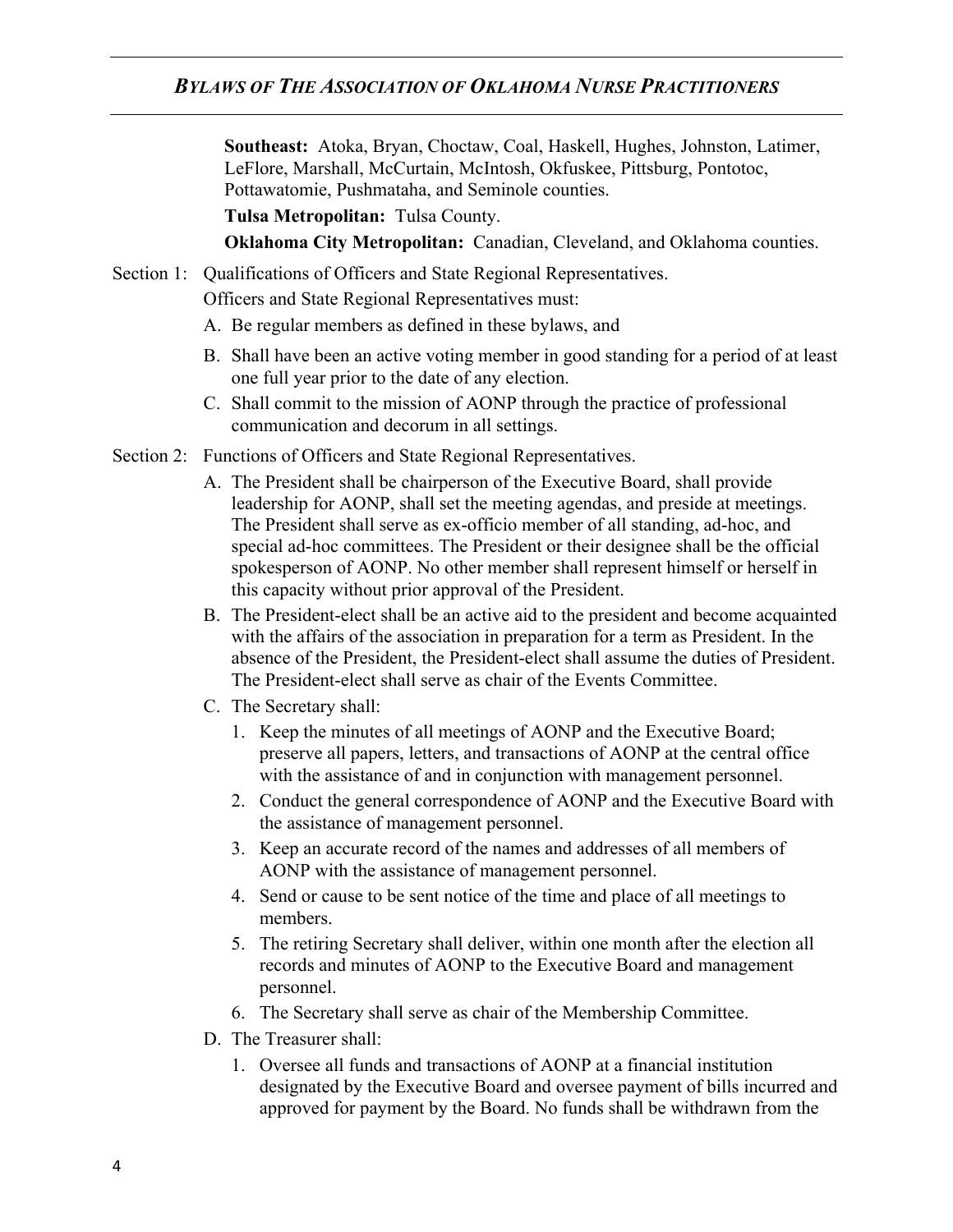AONP depository without dual signatures of either the Treasurer or President, and the AONP office management individual designated by the Executive Board. The President, Treasurer, and AONP management designee shall sign a check authorization card at the designated bank.

- 2. Receive and reconcile bank statements monthly and oversee all AONP financial activities providing written financial statements at all meetings of the Executive Board and AONP meetings with the assistance of and in conjunction with AONP office management personnel.
- 3. Deliver and cause to be delivered (annually at the end of the fiscal year), all financial records to be reviewed by a non- affiliated party approved by the Executive Board who shall disclose their findings and their method of review.
- 4. Shall cause to be prepared all tax reports and returns as may be required by State or Federal governments. If the Treasurer is unable to fulfill the duties of Treasurer, the President and President-elect shall be authorized to sign checks and transact business until a new Treasurer is elected or appointed. The retiring Treasurer shall within one month after the elections deliver to the Executive Board and management personnel all money, vouchers, books, and papers of AONP held in custody. The treasurer shall prepare a yearly budget, with the assistance of the Finance Committee and management personnel*.*  The treasurer shall be the board contact person with any and all investment advisors. The Treasurer shall arrange for an annual Board review of investment accounts with any and all Investment advisors. Should an investment change be beneficial to AONP, at a time other than the annual review, the Treasurer may request the Board President call a special meeting or arrange for communication of suggestions with AONP board as outlined in Article VII, Section 4.
- 5. The treasurer shall serve as the chair of the Financial Committee
- E. The Immediate Past President shall:
	- 1. Serve as the Parliamentarian
	- 2. Be chair of the Bylaws Committee (this committee will review/revise both the AONP bylaws and the AONP Strategic Plan).
	- 3. Be the chair of the Past Presidents Council
	- 4. Because experienced Board Members in good standing are uniquely prepared to be the voice of their organization through advocacy and ambassadorship, the outgoing Immediate Past President shall serve an Ambassadorship on behalf of AONP members and the Executive Board. (Defined as an official representative in a formal, non-voting capacity), to assist the current President and AANP Representative and Legislative Chair in the performance of their duties. This position shall serve AONP while supporting and promoting its mission. The Ambassador can speak up on behalf of AONP when policy decisions are being considered that might affect AONP's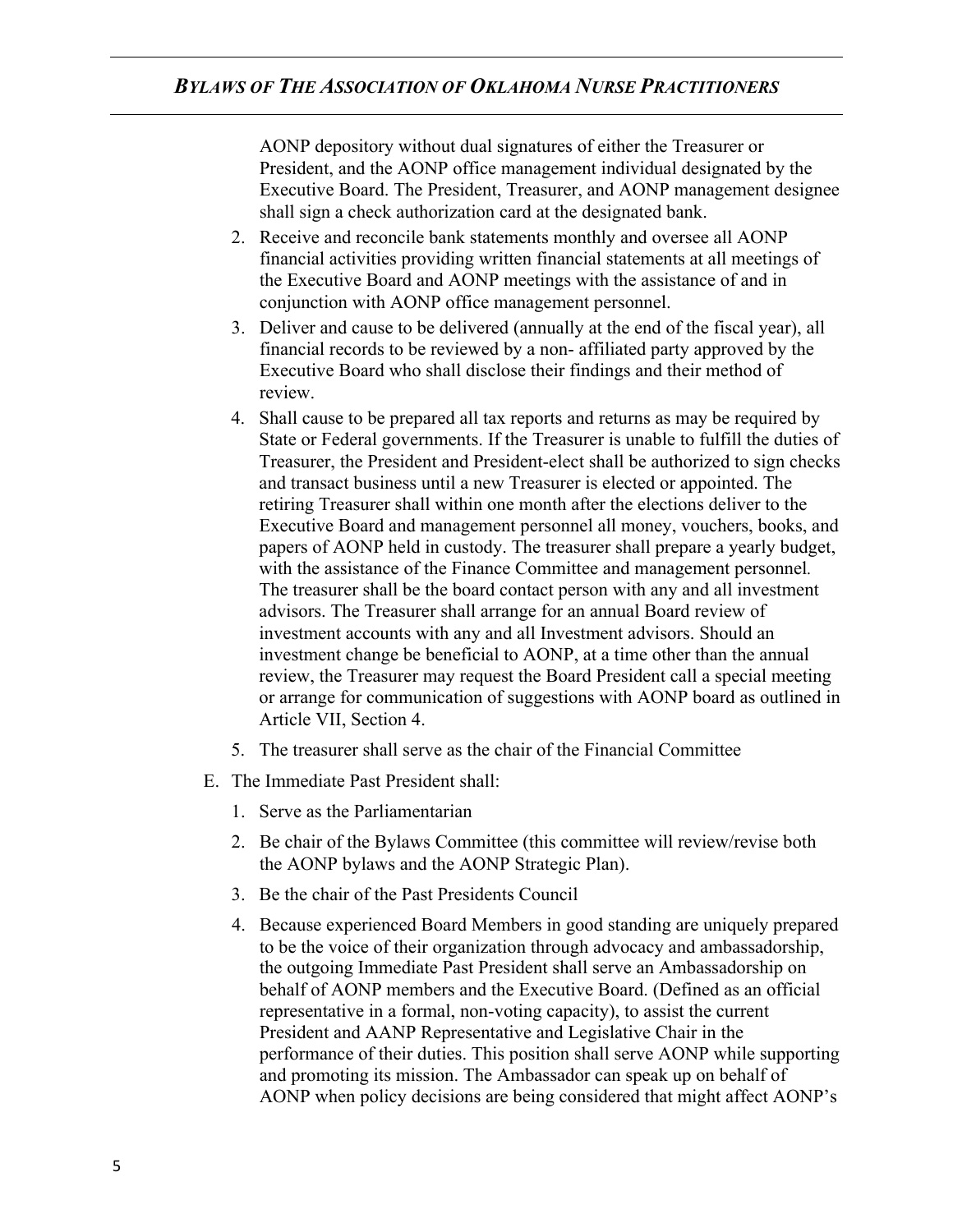ability to achieve its mission as well as work to build membership for the Association.

- F. The State Regional Representative shall reside or practice (at least 20 hours/week) in the region they represent. The State Regional Representative shall serve as a member of the Executive Board, coordinate a communication network within their region, and promote membership into AONP.
- G. The AANP State Representative shall represent both the Nurse Practitioners in Oklahoma and the AANP and serve as a member of the Executive Board. The AANP State Representative will coordinate a communication network between the AANP and the AONP, and shall be the Legislative Chair for AONP during their tenure.

#### Section 3: Terms of Office.

- A. The term of office of the President shall be one year. At the end of this term, the President shall automatically succeed to the Immediate Past President position.
- B. The Immediate Past President shall serve on the Executive Board for one year.
- C. The President-elect shall serve one year and automatically succeed to the Presidency. The President-elect shall serve on the Executive Board as an officer or State Regional Representative, in the year immediately prior to running for the office of President-elect.
- D. The Secretary and Treasurer shall be elected to serve two years or until their successors are elected. The Secretary shall be elected in even numbered years. The Treasurer shall be elected in odd numbered years.
- E. The State Regional Representatives shall be elected to serve two years or until their successors are elected.
- F. No officer shall serve more than two consecutive terms in the same office with the exception of the AANP State Representative who is nationally appointed. An officer who has served more than half a term shall be considered to have served a full term.
- G. Terms of office shall begin January 1 and end December 31 of each year. Newly elected and retiring officers and State Regional Representatives shall meet at least once after the annual meeting/election of officers and prior to beginning the new terms of office on January 1.
- Section 4: Transition to Office.

Transition of materials and brief orientation to office shall be the responsibility of the outgoing officer either at the annual AONP meeting or before January 1. Materials/orientation shall include but not be limited to a folder containing a copy of the AONP bylaws document and AONP strategic plan.

- Section 5: Vacancies.
	- A. In the event of a vacancy occurring in the office of President, the President-elect shall move into the office of President, and complete the remainder of the term of the President (the term for which originally elected). The Executive Board shall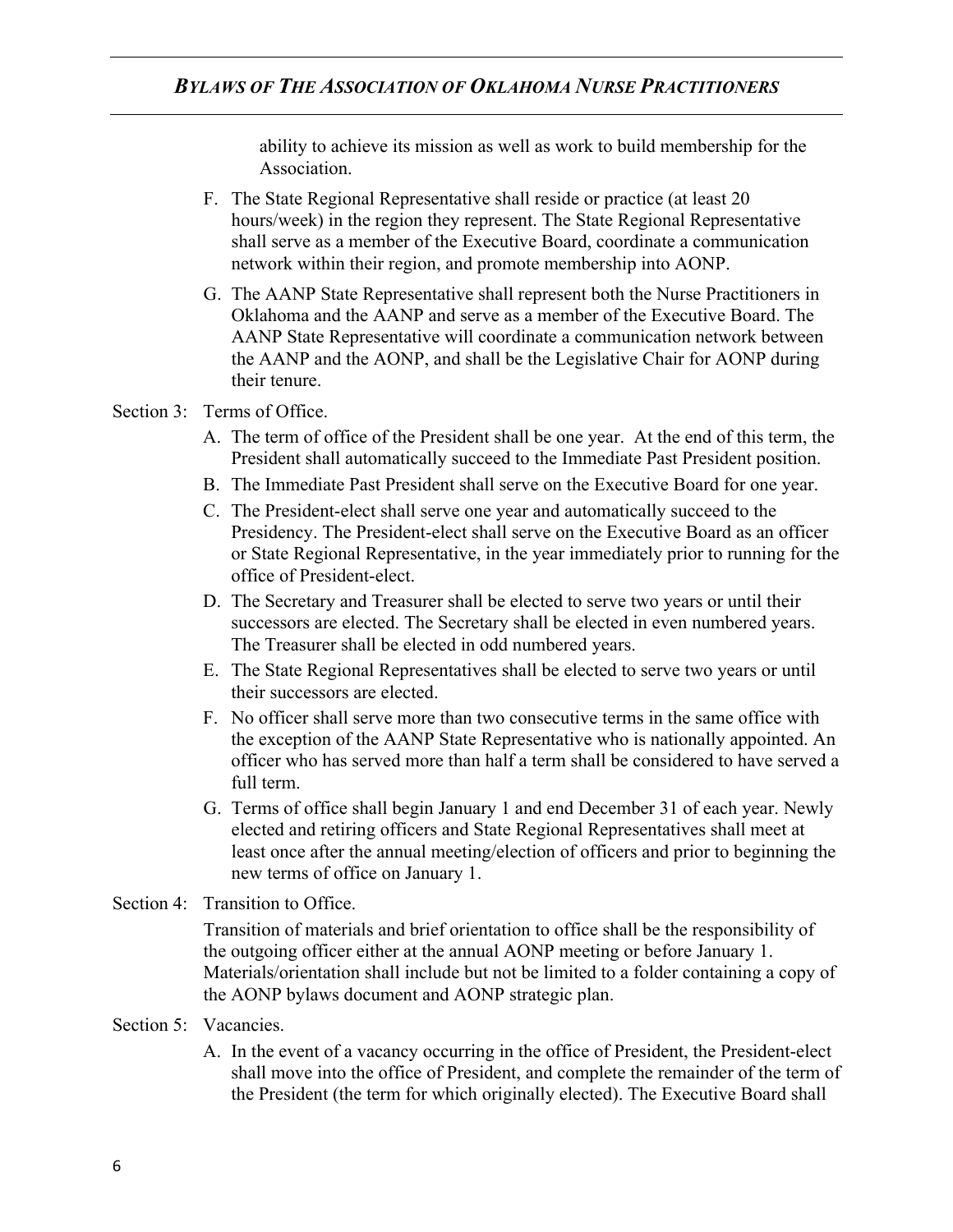appoint an individual to fulfill the duties of the President-elect, until the next annual election; at which time a President- elect shall be elected.

- B. In the event of a vacancy in the office of the President-elect, the Executive Board shall appoint an individual to fulfill the duties of the President-elect until the next annual election, at which time both a President and a President elect shall be elected.
- C. The Executive Board shall fill any Board vacancy by majority vote. Any member so appointed shall serve for the remainder of the term vacated and may serve two full terms following the first regularly-scheduled election.
- Section 6: Termination of Office.

An officer or board member may be subject to termination of their office by a twothirds vote of the Executive Board, at any regular or special meeting, for violation of the Bylaws of AONP, failure to perform the duties of obedience, loyalty and due care attendant to the office/position held, conduct unbecoming an officer or for conduct prejudicial to the aims or repute of AONP. An officer or board member shall automatically be terminated after two consecutive absences without notification of reason to the Executive Director or President. Ten days written notice stating the specific reasons for removal or expulsion shall be handed directly (or sent certified mail with return receipt requested) to the officer/board member subject to the termination vote prior to an Executive Board hearing and vote being held. The officer/board member subject to the vote shall have the opportunity to respond to the allegations in writing and for a hearing before the Executive Board and may waive that hearing. The officer or board member subject to termination will abstain from the vote to determine his/her termination, and will receive final written notice of the removal decision from the Executive Board. Any member of the Executive Board who is removed from office shall be permanently ineligible to serve as an officer or board member of AANP.

Section 7: Resignation of Office:

An officer or board member of AONP may resign by:

- A. Giving written notice to the President of AONP or the Executive Director (if the President resigns, her/his written notice must be given to the Executive Director), or
- B. Communicating their resignation orally to the President of AONP in the presence of another member of the Executive Board of AONP (if the President resigns, her/his verbal notice must be given to the Executive Director in the presence of another member of the Executive Board). In either case, the resignation shall be effective immediately.

## *ARTICLE VII: EXECUTIVE BOARD.*

Section 1: Authority.

The Executive Board is the corporate body for the Association of Oklahoma Nurse Practitioners. The Executive Board serves as the agent for and shall be vested with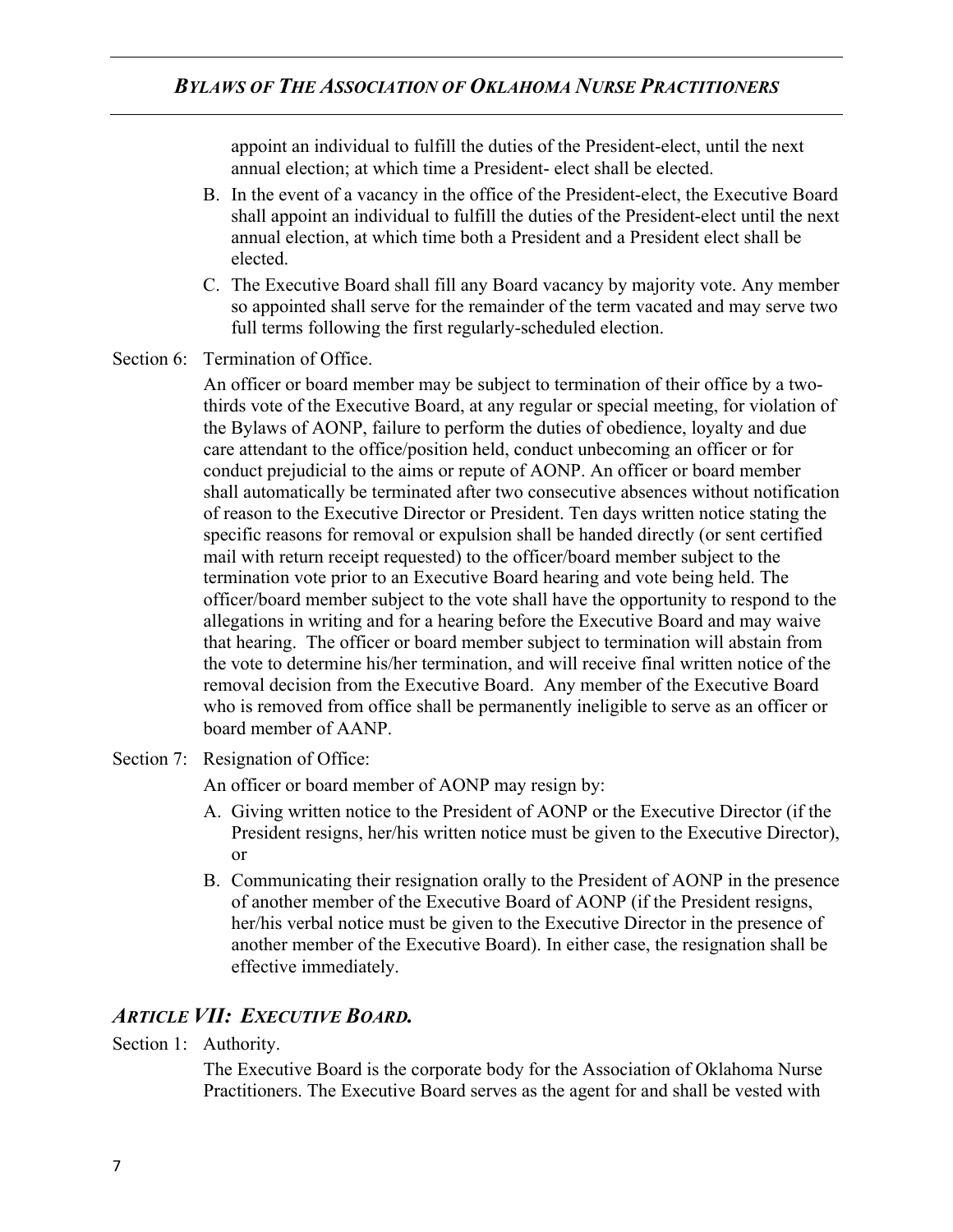full control of the affairs for the Association of Oklahoma Nurse Practitioners. Members of the board shall serve in good faith, demonstrating the highest professional, ethical, and legal standards, and shall fulfill the functions of their positions according to these bylaws.

Section 2: Composition.

The Executive Board members with a vote shall be composed of the elected officers, the elected State Regional Representatives, and the American Association of Nurse Practitioners State Representative.

The Board shall appoint a past member of the Executive Board to serve as Historian, as a non-voting member of the Board, to assist the Board in overseeing the fiscal, financial and business operations of the Board and advise the Board on matters that have historical significance within AONP. The Historian shall be appointed at the first meeting of the Executive Board each January for a one-year term, with no limit to the number of years served.

- Section 3: Functions.
	- A. Transact the business of AONP in the interim between regular meetings. All business transactions and decisions occurring since the last regular meeting shall be reported at each regular meeting.
	- B. Provide that all officers and management personnel are bonded by an insurance company in an amount fixed and approved by the Executive Board.
	- C. Provide for the proper care of materials, equipment and funds of AONP, for the payment of legitimate expenses and for an annual review of all financial records by a non-affiliated party approved by the Executive Board who shall disclose their findings and their method of review.
	- D. Have power to fill vacancies on the Executive Board.
	- E. Hold meetings of the Executive Board as provided in Section 4 below.
	- F. Authorize Ad Hoc Committees or Special Ad Hoc Committees as defined in these Bylaws.
	- G. Approve the appointment of members to Standing Committees, Ad Hoc Committees and Special Ad Hoc Committees.
- Section 4: Meetings.
	- A. Regular meetings of the Executive Board shall be held at least quarterly. One of these meetings shall be at the time of the annual State AONP Conference. Board members who are unable to physically attend these meetings in person may attend by conference call or other form of remote technology that is agreed upon by the Board. A simple majority of the Executive Board then in office must be in physical attendance. No member of the board shall have the right to have another person attend and/or vote on their behalf.
	- B. Special meetings of the Executive Board may be called by the President on five days notice to each member of the board either personally, by mail, or by e-mail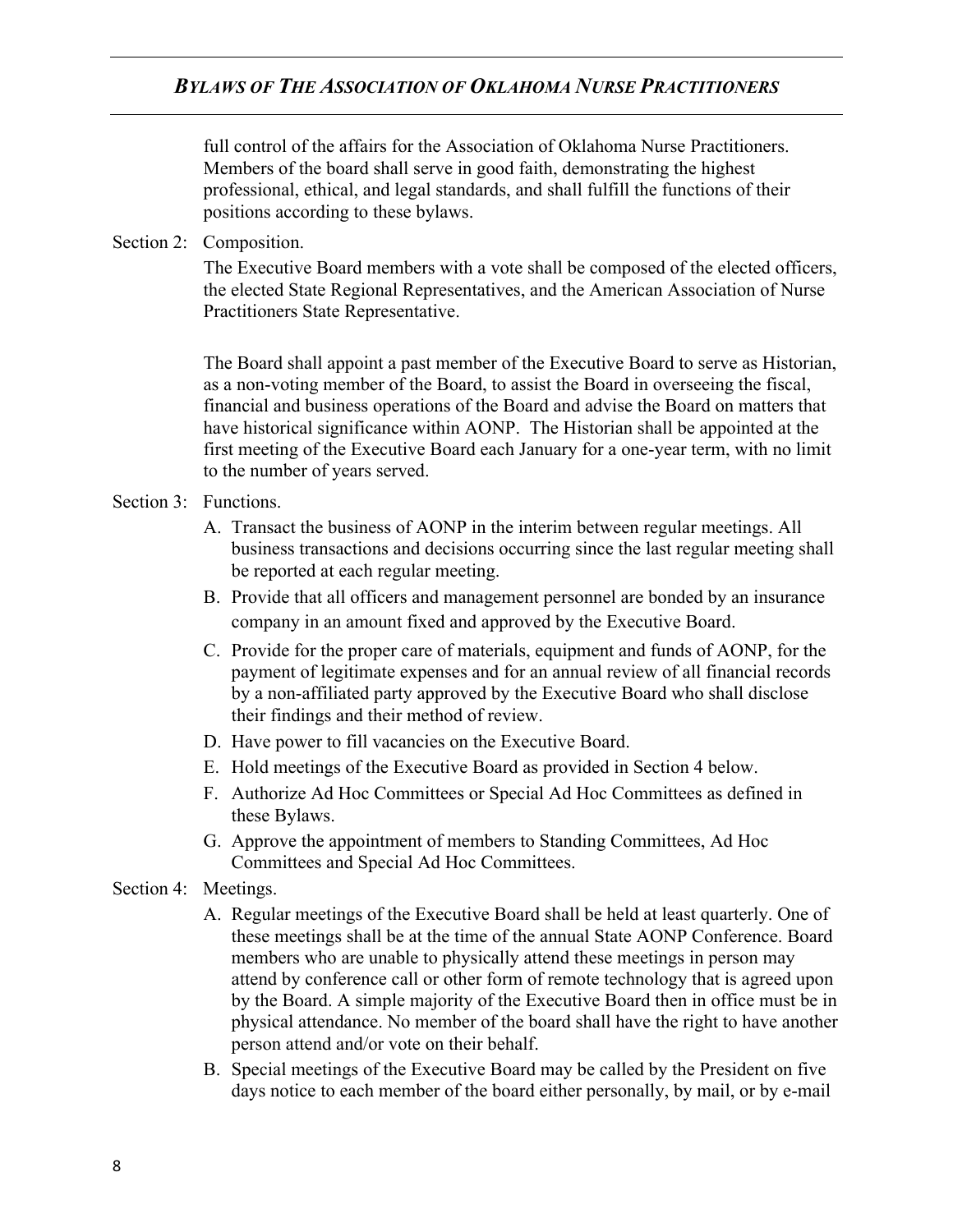and shall be called by the President in like manner upon request of three or more members of the Executive Board. If the President is not accessible, the Executive director may be contacted to call the meeting. Notification of said special meeting shall be conveyed and confirmed by management personnel. Special meetings shall be held at such time and place as may be specified in the notice thereof (location shall be agreed upon by members of the Board).

- C. Emergency Meetings of the Executive Board may be called with personal notification and consent of majority of the Executive Board. Time, place and specific agenda items shall be specified in the notice of the meeting. Only items specified in the notice may be considered at Emergency Meetings.
- D. Telecommunication Meetings: Members of the Executive Board may participate in a meeting of the Executive Board by means of conference telephone or similar communications equipment by means of which all persons participating in the meeting can hear each other, and provide input in a meeting pursuant to this section; this shall constitute presence in person at such meeting. A verbal vote taken during a telephonic meeting shall be deemed valid upon email confirmation of said vote from management personnel to board members. The e-mail confirmations of the vote shall be attached to the minutes of the telephonic meeting and filed with the Secretary.
- E. Action Without Meeting: Any action required or permitted to be taken at a meeting of the Executive Board may be taken without a meeting if a record or memorandum thereof be made in writing and approved by a majority of the Executive Board. Such record or memorandum shall have the same effect as a meeting of the Executive Board and shall be filed with the Secretary of AONP and made a part of the AONP record.
- F. Neither absentee ballots nor proxy votes will be available or valid at any meeting of the Executive Board. Absence of a member of the Executive Board from three (3) consecutive meetings of the Executive Board shall constitute a resignation unless confined by illness or other absence approved by a majority vote of the Executive Board at any meeting thereof. A vacancy created in such a manner shall be filled according to Article VI, Section 5.
- G. Whenever a director or officer has a financial or personal interest in any matter coming before the Executive Board, the affected person shall a) fully disclose the nature of the interest and b) withdraw from discussion, lobbying, and voting on the matter. Any transaction or vote involving a potential conflict of interest shall be approved only when a majority of disinterested board members determine that it is in the best interest of AONP to do so. The minutes of meetings at which such votes are taken shall record such disclosure, abstention, and rationale for approval.

#### Section 5: Quorum.

A simple majority of the Executive Board, one member of which shall be the President or the President-elect, shall constitute a quorum.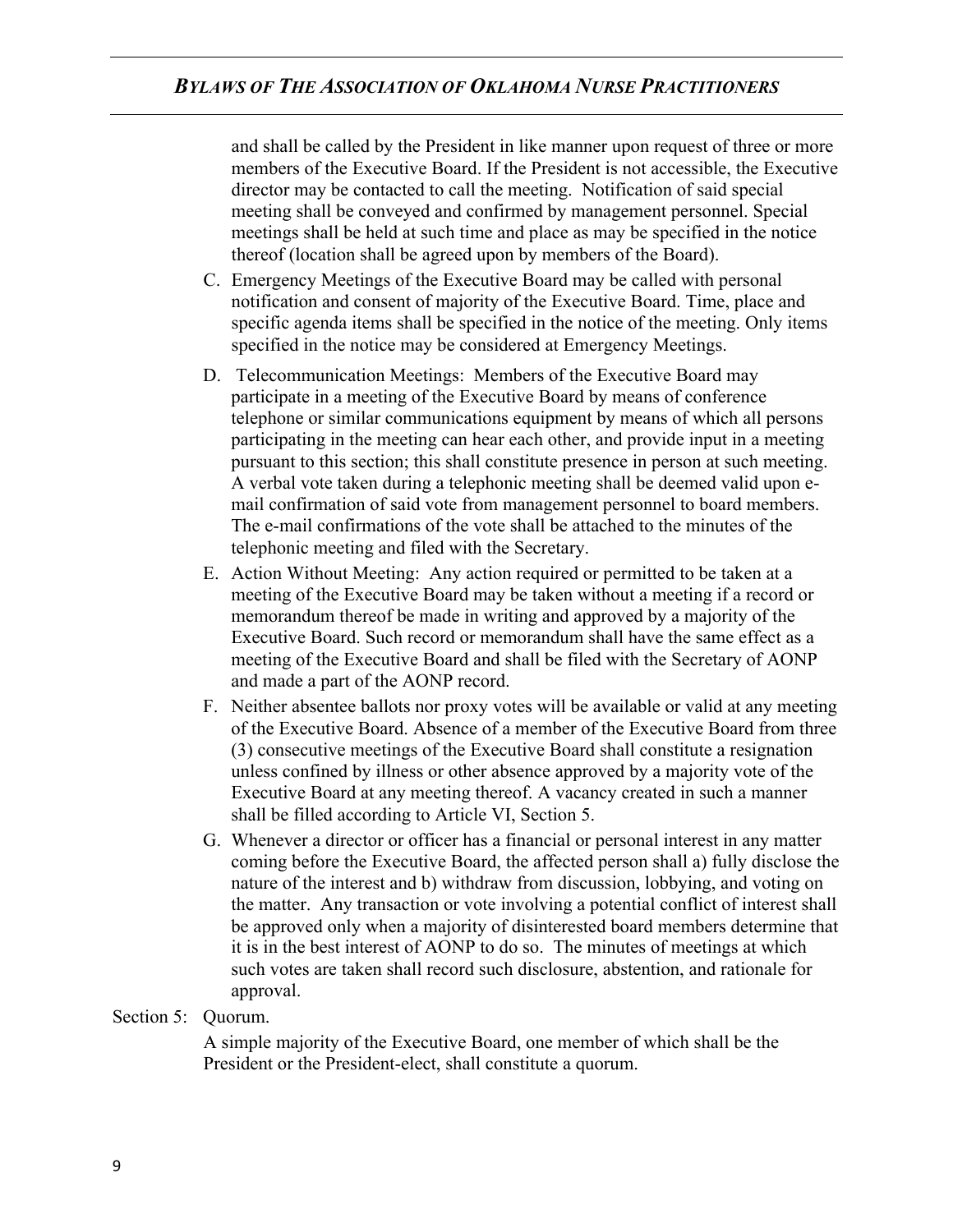## *ARTICLE VIII: STANDING COMMITTEES.*

- Section 1: Composition and Responsibilities
	- A. Standing committees shall be composed of voting members of AONP and shall assume such duties as are designated by the Executive Board and specified in these bylaws. Standing committees shall report to the Executive Board when requested to do so.
	- B. Standing committees shall prepare a comprehensive plan, which shall include objectives and proposed budget for submission to the Executive Board for their approval.
	- C. The Chair of each Standing committee shall submit a summary report of activities to the Secretary at the Annual Meeting.
	- D. Standing committees shall be the Membership Committee, Public Relations Committee, Finance Committee, Bylaws Committee, Event Committee, Legislative Committee, Nominations Committee, and Past Presidents Council.
	- E. Chairs of standing committees shall be Regular Members of AONP and are appointed by the President with approval of the Executive Board, unless otherwise specified in these bylaws. Chairs of standing committees shall serve a one-year term or until their respective successors have been appointed.
- Section 2: Membership Committee.
	- A. The Membership Committee shall be chaired by the Secretary and consist of two to four other AONP voting members.
	- B. The Membership Committee*,* in conjunction with management personnel, shall:
		- 1. Maintain a membership list that designates membership category and current status.
		- 2. Develop plans for retaining and increasing membership in AONP.
		- 3. Assess the needs and interests of the membership in order to assist in the development of activities of AONP.
		- 4. Assume other duties and responsibilities as described in the AONP Strategic Plan and/or assigned by the Executive Board.
- Section 3: Public Relations Committee.
	- A. The Public Relations Committee shall be chaired by a Regional Representative appointed by the President and consist of two to four other AONP voting members.
	- B. The Public Relations Committee, in conjunction with management personnel, shall:
		- 1. Devise a plan to increase public awareness of Nurse Practitioners.
		- 2. Facilitate communication with other groups and state organizations.
		- 3. Coordinate the development of informational materials that promote the purposes of AONP.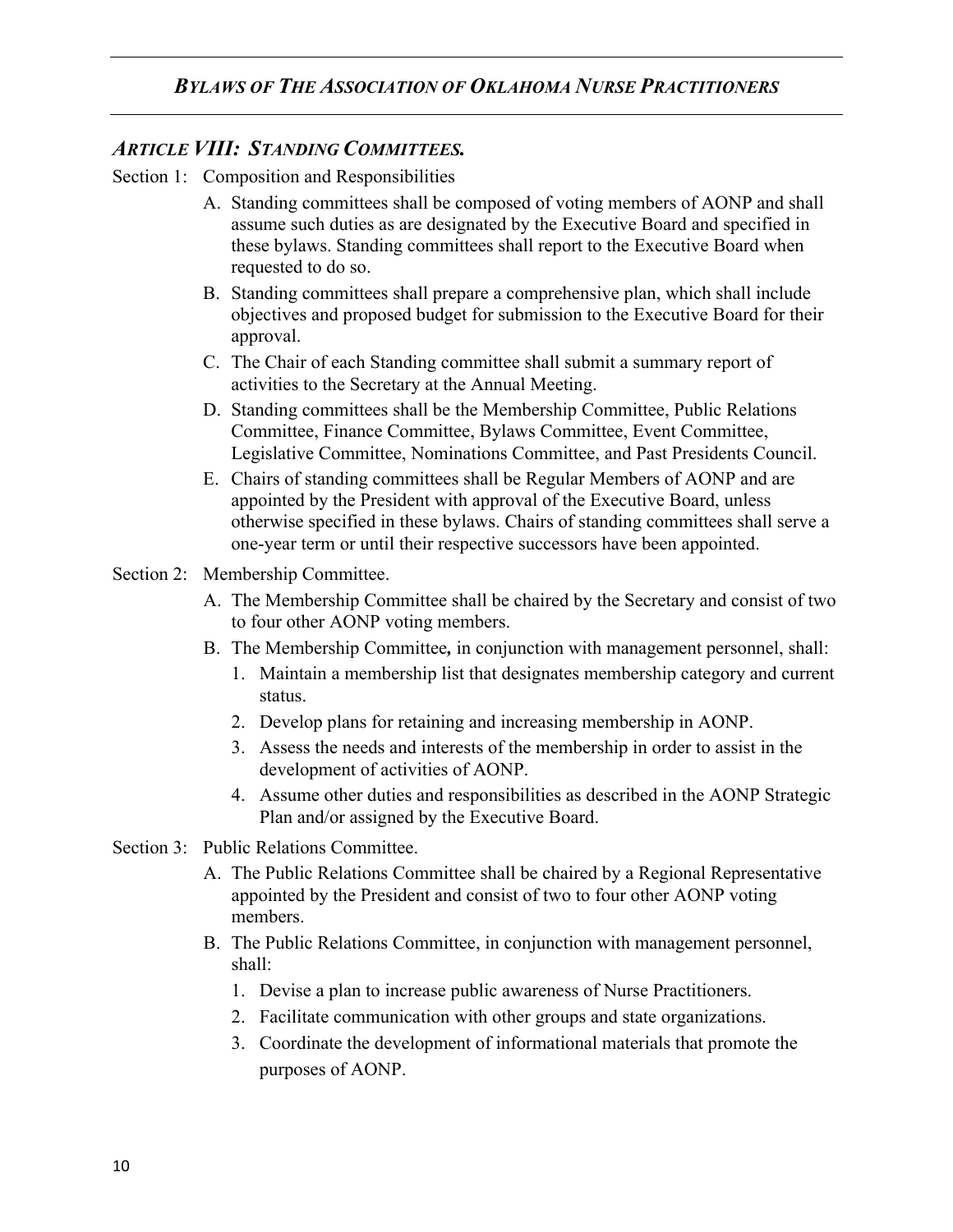## *BYLAWS OF THE ASSOCIATION OF OKLAHOMA NURSE PRACTITIONERS*

- 4. Assist other committees in public relations efforts pertaining to activities of the committee.
- 5. Assume other duties and responsibilities as described in the AONP Strategic Plan and/or assigned by the Executive Board.
- Section 4: Finance Committee.
	- A. The Finance Committee shall be chaired by the Treasurer and consist of two to four other AONP voting members.
	- B. The Finance Committee, in conjunction with management personnel, shall:
		- 1. Prepare a budget for submission to the Executive Board.
		- 2. Assume other duties and responsibilities as assigned by the Executive Board.
- Section 5: Bylaws Committee.
	- A. The Bylaws Committee shall be chaired by the immediate Past President, and consist of two to four other AONP Executive Board members.
	- B. The Bylaws Committee shall:
		- 1. Review bylaws annually, and initiate proposals for bylaws changes as needed.
		- 2. Receive requests for changes in bylaws and prepare formal statements for vote by the membership.
		- 3. Assume other duties and responsibilities as assigned by the Executive Board.
- Section 6: Events Committee.
	- A. The Events Committee shall be chaired by the President-elect and shall consist of 3 to five other Executive Board members, at least one of which shall be a Regional Representative. Other AONP regular members may assist the committee in an advisory role.
	- B. The Events Committee*,* in conjunction with management personnel*,* shall:
		- 1. Plan and make arrangements for the Annual State Conference of AONP.
		- 2. Assist in the plans and arrangements for other events or activities that are approved by the Executive Board.
		- 3. Assume other duties and responsibilities as assigned by the Executive Board.
- Section 7: Legislative Committee.
	- A. The Legislative Committee shall consist of the Executive Board, the Lobbyist and 2 to 5 other AONP voting members.
		- 1. A Legislative Liaison may be appointed by the Board if it is determined this position is needed.
		- 2. The Legislative Liaison shall be appointed by a majority vote of the Board to represent the position of AONP during times when additional expertise and availability is needed for specific legislative activity, and will provide either a written or verbal report of activity to the committee chair.
	- B. The Legislative Committee, in conjunction with management personnel, shall: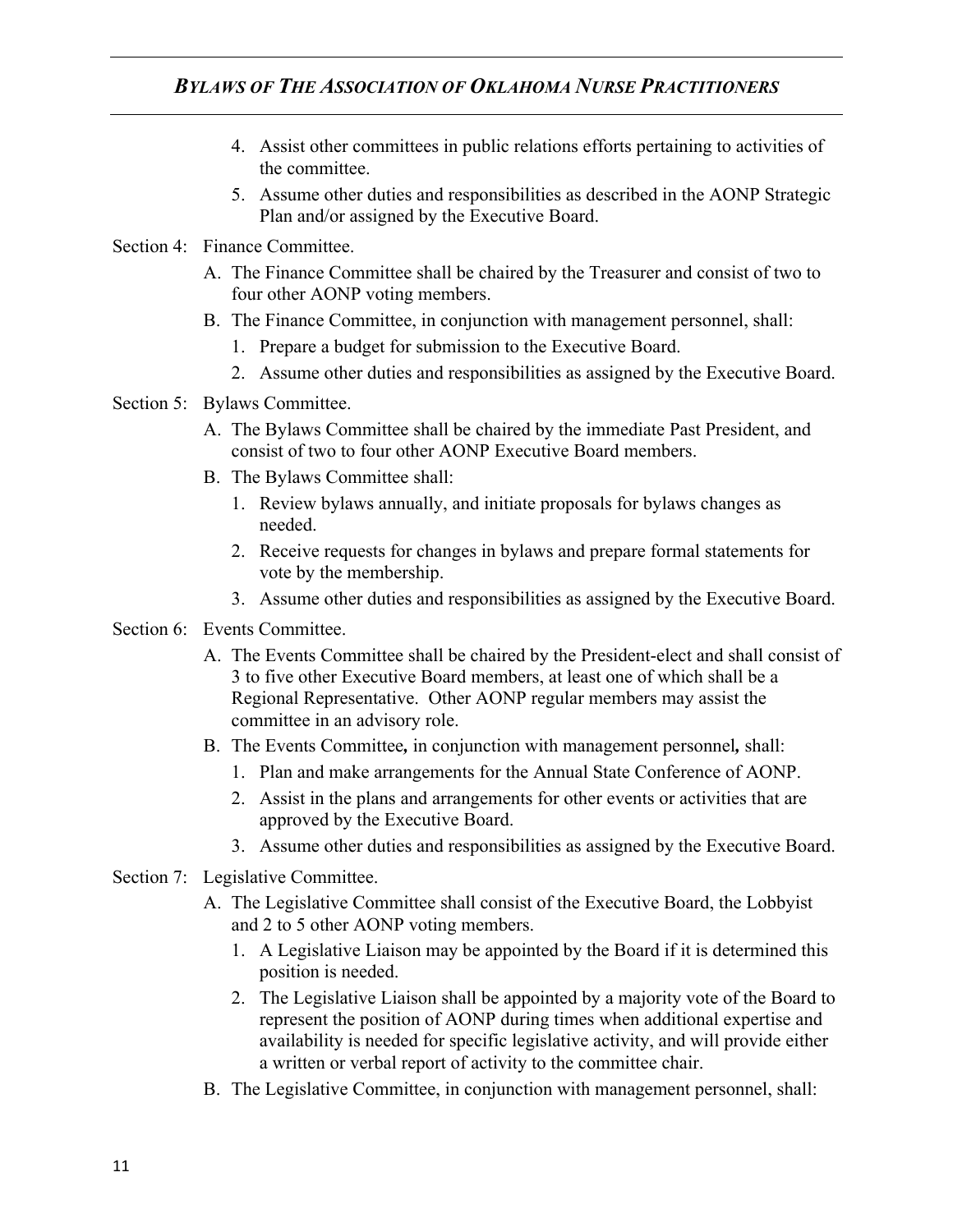- 1. Monitor national and state legislative issues and plan activities to advocate for action on identified issues.
- 2. Coordinate a communication network with the Regional Representatives.
- 3. Network with other organizations on legislative issues.
- 4. Assume other duties and responsibilities as described in the AONP Strategic Plan and/or assigned by the Executive Board.
- Section 8: Nominations Committee

The Nominations Committee shall consist of three Regular AONP voting members to be designated by the AONP Board each year no later than the spring Board meeting. Members of the committee are not eligible for nomination for any other elected position while serving on the committee. The Chairperson shall be chosen by the President.

- Section 9: Past Presidents Council
	- A. The Immediate Past President, and past presidents of AONP shall comprise the last Presidents Council; the current Immediate Past President shall be chair.
	- B. The Past Presidents Council Shall:
		- 1. Act in an advisory capacity only to the Executive board.
		- 2. Assume other duties and responsibilities as assigned by the Executive Board.

# *ARTICLE IX: AD HOC COMMITTEES.*

- Section 1: Ad Hoc Committees may be formed by the Executive Board or by a vote of the membership at the AONP Annual Conference Business Meeting to serve in an advisory capacity to AONP. A Special Ad Hoc Committee may identify individuals outside of the AONP membership to serve on the Committee; such members shall have a full voice on the Committee. Any AONP member may serve on an Ad Hoc Committee. The Chair of an Ad Hoc Committee shall be a regular voting member of AONP.
- Section 2: All Ad Hoc Committees shall make reports to the Executive Board and to the membership as designated by the Executive Board.
- Section 3: Ad Hoc Committees shall remain functional until their work is completed or until they are disbanded by the Executive Board.
- Section 4: A Student Committee shall be formed composed of a Chairperson appointed by the President of AONP. The Chairperson of the Student Committee shall appoint no less that 10 members from all Regional Representative districts. The Student Committee will be charged with exploring avenues to advance AONP members in the state of Oklahoma. They will make all suggestions written and given to the President of AONP before each board meeting.

# *ARTICLE X: NOMINATIONS.*

Section 1: Nominations Committee.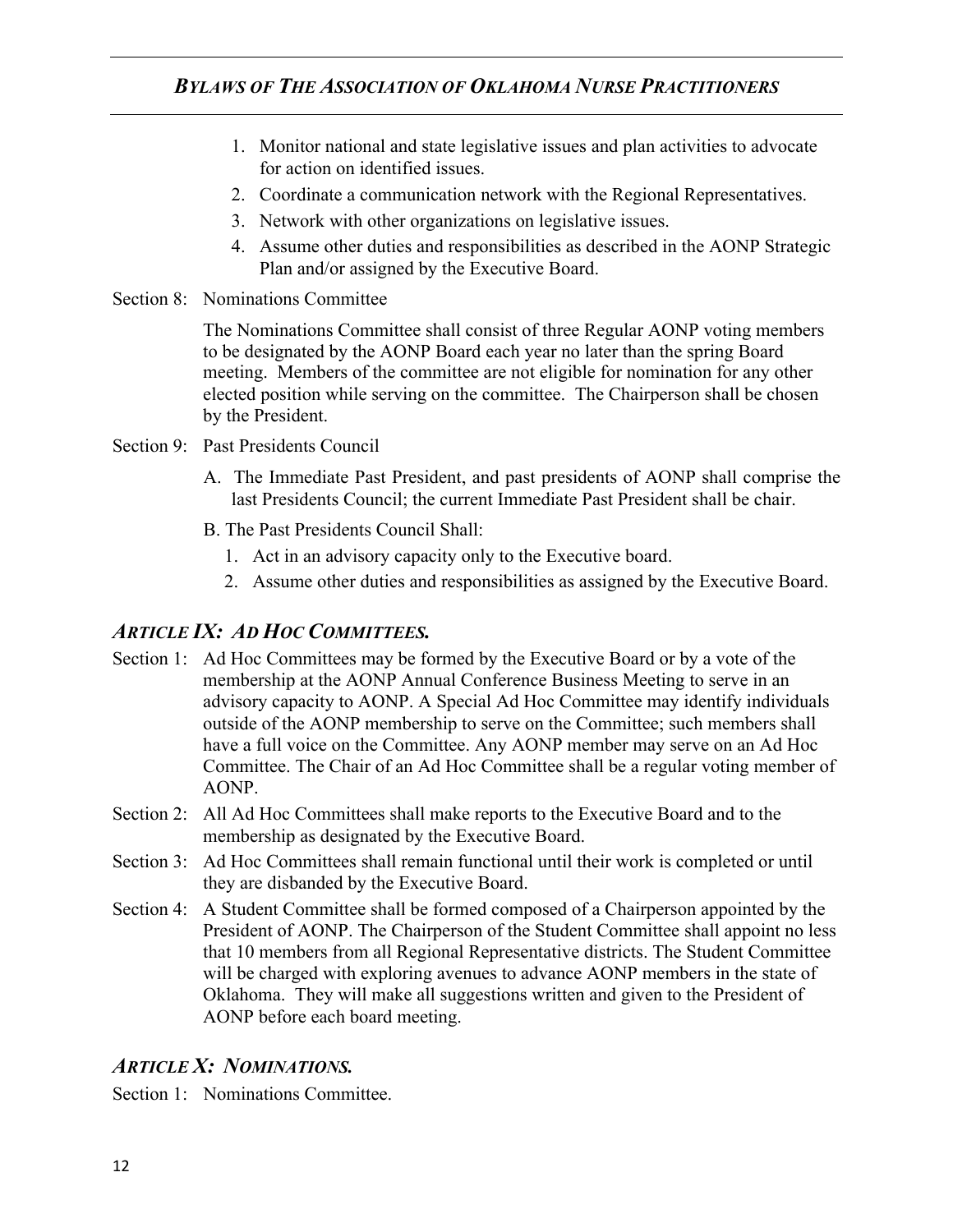The Nominations Committee shall prepare a slate for elected officers and State Regional Representatives that preferably consists of at least one nominee but not more than three nominees for each available position on the slate.

### Section 2: Procedure.

- A. A call for nominations will be sent to all AONP voting members via email and on the AONP website starting no later than 4 months prior to the Annual Meeting. Other means of notification may be approved by the Executive Board.
- B. No later than two months prior to the Annual Meeting, the Nominations Committee shall present to the Executive Board the names of officers then serving, indicating those whose terms of office will expire at the end of the current year, those eligible for re-election, and the president-elect, who is to be installed as president, together with the names of members of the Nominations Committee. It is suggested that each member of the Board present at least one AONP voting member as a nominee for one of the open positions. All nominees must agree to serve according to the position description as described in the AONP bylaws prior to being placed on the ballot.
- C. The Committee shall prepare a ballot reflecting qualified nominations. Candidates selected by the Nominations Committee will be identified on the ballot as "Nominations Committee Candidate", and those not vetted or named by the committee will be identified as "petition candidate".
- D. The ballot shall be presented to the Executive Board of the AONP and subsequently presented to AONP members no later than one month prior to the date of the annual meeting.
- E. No name shall be presented to the voting body unless the nominee has consented to serve if elected.
- F. Write-in candidates are allowed for any office listed on the ballot and must have consented to serve if elected.
- G. Using AONP position descriptions, the AONP Executive Board will conduct reviews of all eligible candidates seeking office to determine the qualifications of candidates for each position. Each candidate must be currently engaged in the practice of nursing as a Nurse Practitioner in Oklahoma, in good standing under the provisions of the Oklahoma Nursing Practice Act, with an active unencumbered license in any state or territory.

# *ARTICLE XI: ELECTIONS.*

### Section 1: Procedure.

- A. All elections shall be determined by official ballot. All election records, including electronic ballots, must be preserved for one year.
- B. The member receiving the majority of votes cast shall be declared elected and entitled to the position of the office to which elected. In case of a tie, a run-off election will be held. If there is a second tie vote, the Executive Board will have the final vote.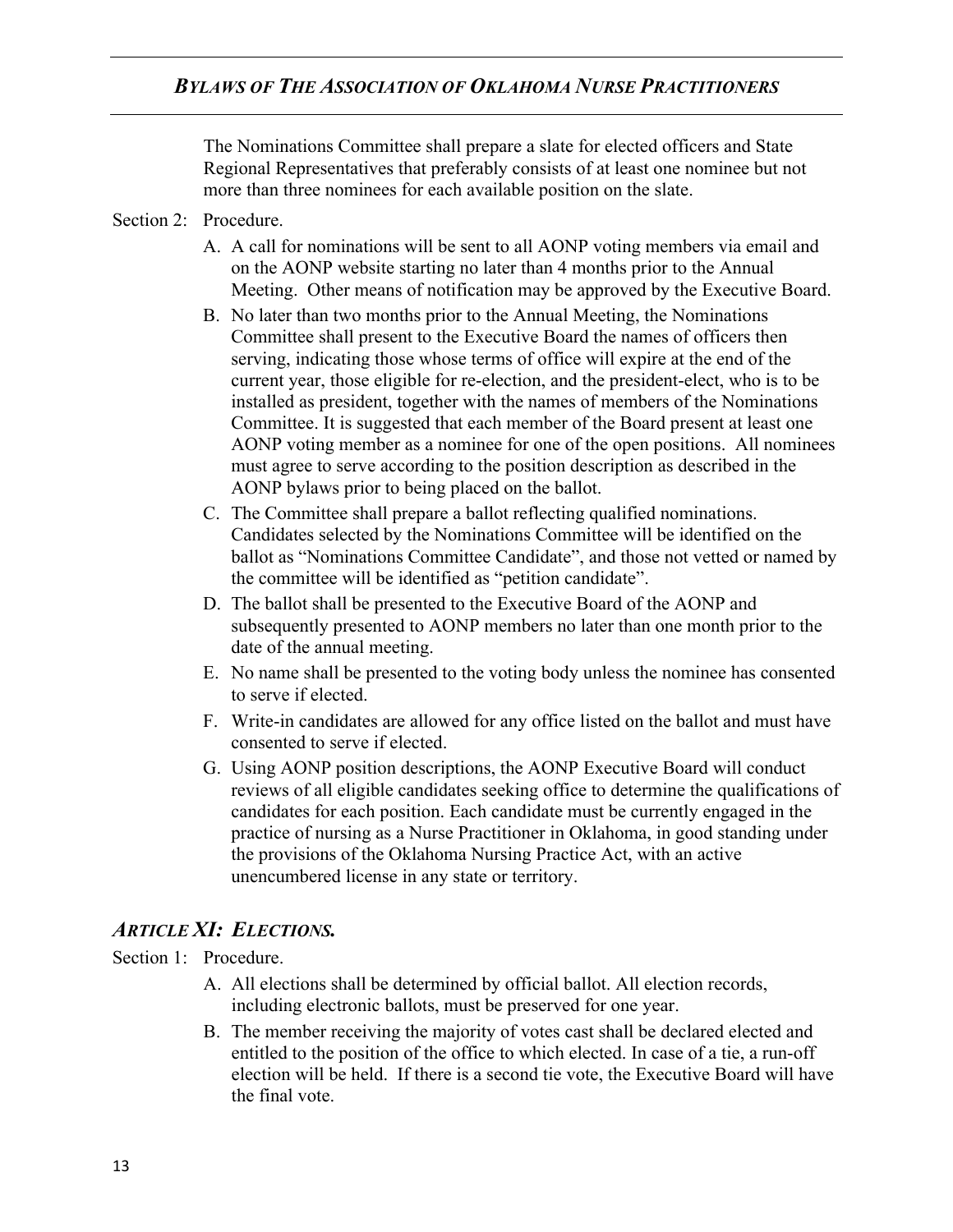- C. Each regular voting member in good standing in AONP shall be entitled to vote in the elections, and shall have paid at least 6 months of dues if making monthly payments.
- D. At least one month prior to the annual meeting, the Secretary shall arrange with AONP management to post the ballot on the AONP website. Instructions will accompany the ballot on the voting method.
- E. Ballots shall be emailed to qualified voting members of AONP no less than 2 weeks prior to the Annual AONP Conference. The ballot of each voter shall be preserved for one year after the election. The vote results shall be held in secret in the custody of the Nominating Committee Chair until the annual meeting.
- F. The President shall appoint 3 members to serve as a Committee of Tellers from Regular Members present at the annual meeting that are not candidates for office in the current election. The Committee of Tellers, with the assistance of AONP management, shall review the electronic voting results and shall announce results of the election at the appointed time during the annual meeting.
- G. If there are no nominees for an elected position, or if all nominees for an elected position are disqualified, the President will nominate an AONP member for the position, subject to the qualification requirements for the position as set forth in these Bylaws. The AONP Executive Board will vet the nominee, and once approved, that nominee will fill the position.
- Section 2: Ballot.
	- A. The President-elect shall be elected each year.
	- B. The Secretary and the Regional Representatives from the Northwest, Southeast and Tulsa Metropolitan Regions shall be elected for a term of two years in even years.
	- C. The Treasurer and Regional Representatives from the Northeast, Southwest and Oklahoma City Metropolitan Regions shall be elected for a term of two years in odd years.

## *ARTICLE XII: MEETINGS.*

### Section 1: Annual Meeting.

- A. There shall be at least one general membership meeting each year, which shall be called the Annual AONP Conference, and shall include the AONP annual business meeting.
- B. The Annual AONP Conference shall be held in the fall at such time and place as designated by the Executive Board.
- C. The Executive Board, in conjunction with management personnel, shall be responsible for making all necessary arrangements for the Annual AONP Conference.
- Section 2: Other General Meetings.
	- A. Additional general meetings of AONP may be called by the Executive Board.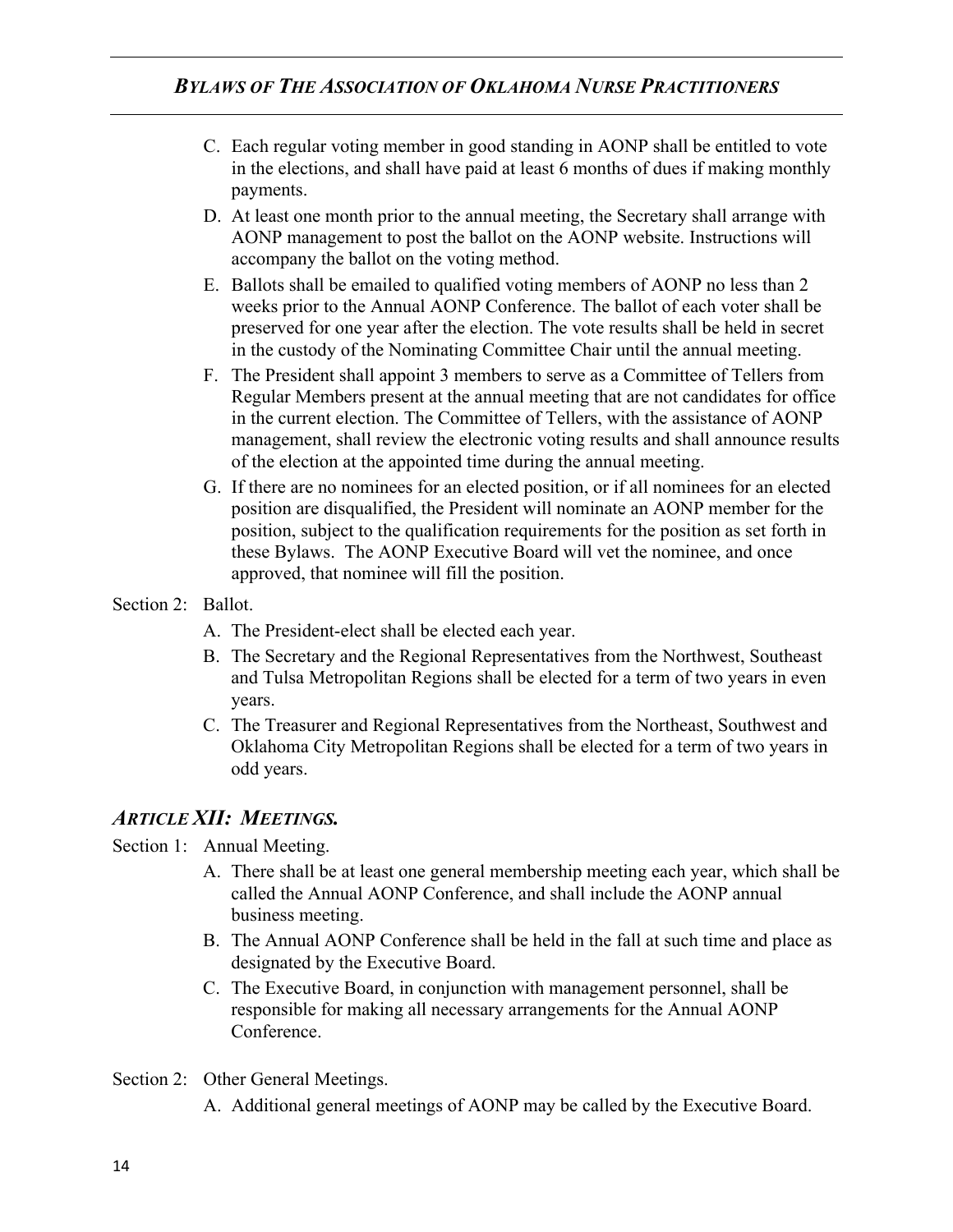B. The Executive Board shall also call special general meetings on the written or electronic request of at least ten percent of the voting membership. Email notice must be given to the voting membership at least ten days prior to the special general meeting. The purpose of the special general meeting must be stated.

#### Section 3: Procedures.

- A. Notice of all general meetings shall be available on the AONP website at least 10 days prior to the meeting.
- B. All members are encouraged to attend and participate in meetings of AONP. Only Regular Voting Members are allowed to vote.
- C. Any business discussed in Other General Meetings that requires a vote by AONP members, except that specifically designated in the bylaws shall be decided by a majority vote of all voting members and will be emailed to the voting members no more than 5 days following the meeting. Neither absentee ballot nor proxy votes will be available or entertained at any meeting of AONP. Voting procedures will be adhered to as otherwise noted herein.

# *ARTICLE XIII: QUORUM.*

- Section 1: A majority of the Executive Board, one of whom shall be the President or the President-elect shall constitute a quorum for transaction of business at AONP Executive Board meetings, the AONP annual business meeting or any general membership meeting.
- Section 2: A simple majority of any standing, ad hoc or special ad hoc committee members shall constitute a quorum of the specific Committee.

## *ARTICLE XIV: FISCAL YEAR.*

The fiscal year shall be from January 1 to December 31.

## *ARTICLE XV: FEES AND COMPENSATION.*

Officers, Regional Representatives, and Committee Members may not receive compensation for their services, provided that they may receive such reimbursements for expenses, as may be fixed or determined by a vote of the Executive Board or at any general meeting of AONP.

## *ARTICLE XVI: PARLIAMENTARY AUTHORITY.*

The rules contained in Robert's Rules of Order, Newly Revised shall govern meetings of AONP in all cases to which they are applicable, and in which they are not inconsistent with these bylaws.

## *ARTICLE XVII: AMENDMENTS.*